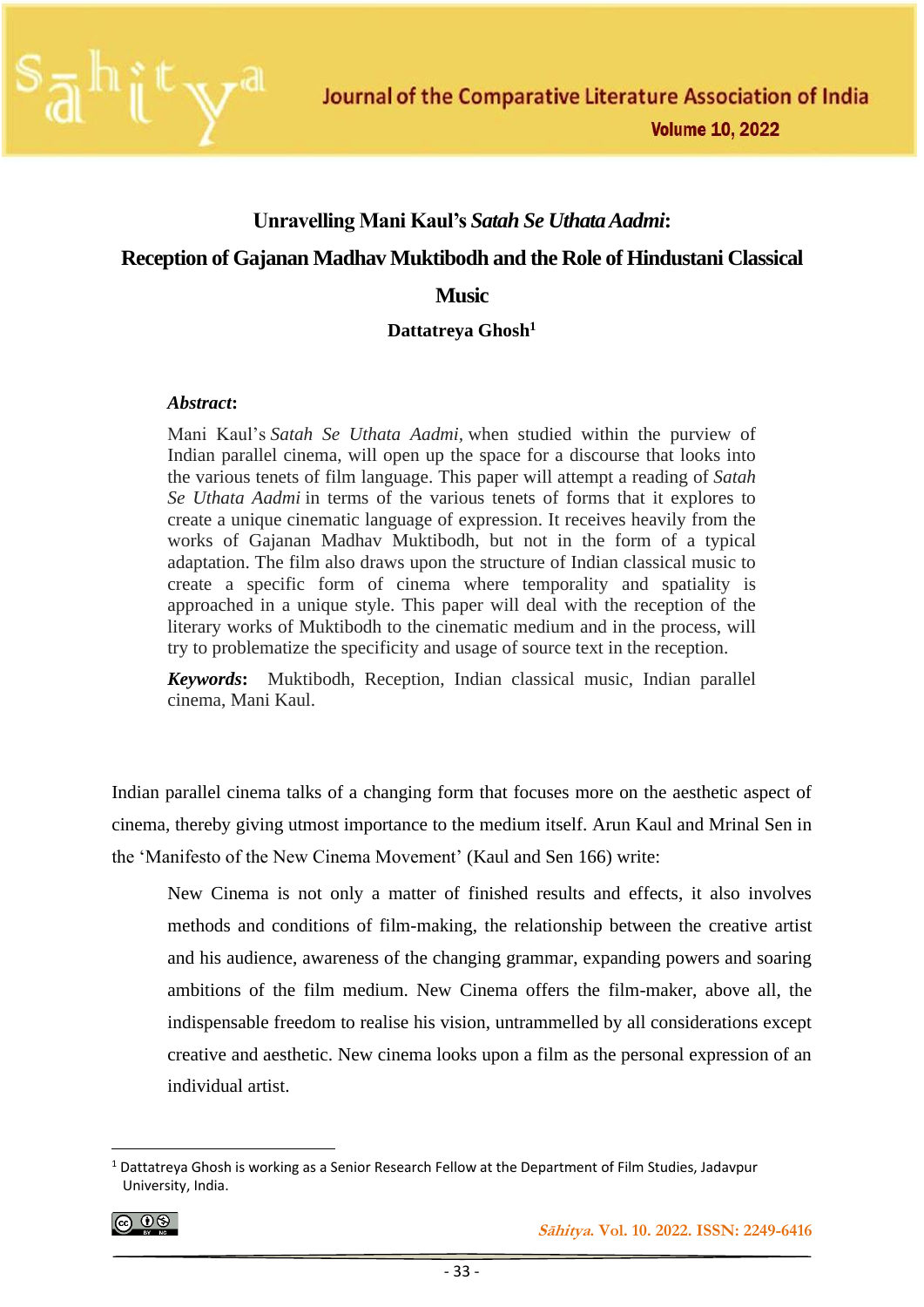This paper will attempt a reading of film-maker Mani Kaul's *Satah Se Uthata Aadmi* (Kaul 1980) in terms of the multifarious tenets of forms that it explores to create a unique cinematic language of expression. *Satah Se Uthata Aadmi* receives heavily from eminent Hindi author and poet Gajanan Madhav Muktibodh's (1917-1964) works (essays, poems and short stories), but is not a typical adaptation. The film uses a one of a kind narration with direct readings from Muktibodh's works as well as a narrative progression that runs parallel. Temporality within the film has been dealt with, again in a unique manner, drawing from the structure of Indian classical music. All of these together have, in turn, given rise to a distinct form of expression. The paper will deal with how Kaul, in *Satah Se Uthata Aadmi* has attempted a reception of Muktibodh into a different medium as well as how the structure of the film resonates with that of Indian classical music.

It is imperative that the discontinuous and fragmented narrative progression that *Satah Se Uthata Aadmi* follows becomes an important tool in the formation of the cinematic language that Kaul devices. The structure of the narrative is inherently related to the multiple of layers of reception of Muktibodh within the film – both the literary and the political. The narrative of *Satah Se Uthata Aadmi* revolves around three characters, Ramesh, Keshav and Madhav. Ramesh embodies Gajanan Madhav Muktibodh, while Keshav and Madhav are his companions who participate in the dialogue that Ramesh initiates in the film. The portrayal of Ramesh is that of a lonely person who is waiting for someone who would understand him. He is torn between his idea of his inner self and his actual life as a married man. The narrative progression is fragmented as it moves to discontinuous spaces and times – Keshav and Ramesh talk about their disillusionment of the post-Independence modernity as they go to desolate places. The friends also reflect about their ideas on suicide. While exploring the lives of the three characters, the film also reflects on the life of a poet – the dilemma of what the poet wants versus what the world that the poet resides in expects of him. As the characters travel, Keshav once meets a teacher of a madrasah and talks to him about religion; this conversation finally leads to even more self-doubt. Keshav is unemployed, neither does he make any amends to change his position. It is the difference between his needs and his ideals that keep him trapped in his situation. As the fragments of stories proceed, it touches upon larger elements like politics, corruption and the compromise of values. Ramesh once tells Keshav how important Keshav is to him as Keshav is Ramesh's ideal audience. Although Ramesh is not satisfied with what he writes, Keshav admires him for not compromising in

 **Sāhitya. Vol. 10. 2022. ISSN: 2249-6416**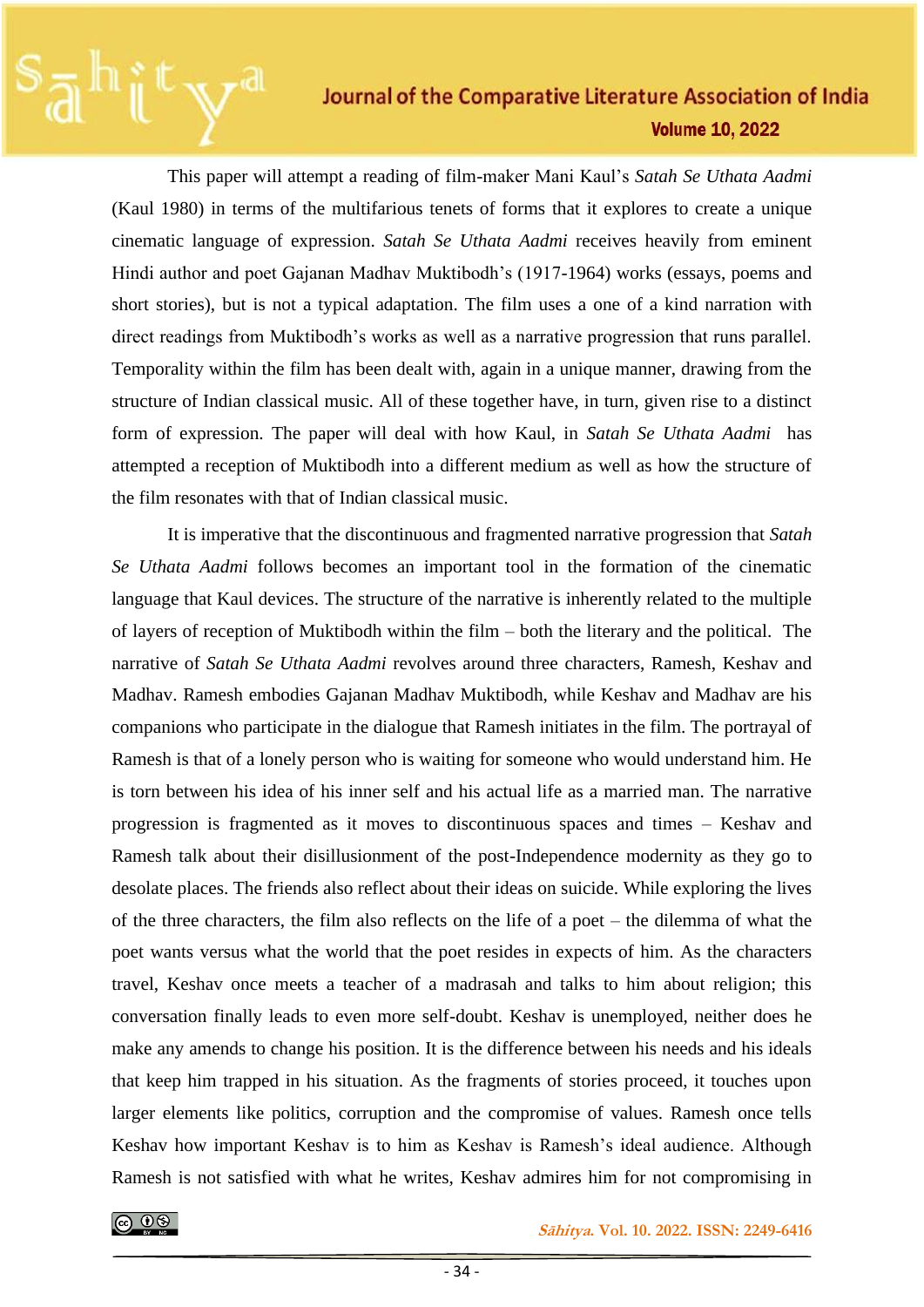what Ramesh writes. As the friends discuss poetry and its aesthetics, Ramesh begins to realise his own failure. At this point, Ramesh's character dissolves into Muktibodh. The narrative culminates into an exploration of the experience of dissociation that everyone who is not content with their own expectations go through. In the end, the narrative dissolves into images and texts of Muktibodh.

Before delving deeper into the film text, it is important to understand Gajanan Madhav Muktibodh's position within the domain of Hindi literature as well as Indian literature. Muktibodh stands at a juncture of Hindi literary history where the transition from *Chhayavad<sup>2</sup>* to *Pragativad<sup>3</sup> , Prayogvad<sup>4</sup>* and the *Nayi Kavita/Kahani<sup>5</sup>* can be clearly traced. Equally important is to understand Muktibodh's politics, his inclination toward Marxism, his understanding of modernity, all of which, in turn, shape his thought. It is only important to spare so many words on Muktibodh's politics while talking about Muktibodh's literature is because of the importance that he himself has given to politics. Muktibodh's language, his aesthetics, his philosophy is not devoid of his politics. Chanchal Chauhan in the essay titled "Ideological Content of Muktibodh's Poetry" (Chauhan 185-186) writes:

... Gajanan Madhav Muktibodh did not give up his commitment and fought a battle of ideas against Modernism which harped on man's alienation in the modern world, his loss of identity and his sense of disintegration of self and society ... The Modernists in Hindi literature attacked the ideology of the working class and propagated total autonomy of literary works and negated all social concerns and commitment.

<sup>&</sup>lt;sup>2</sup> A movement in Hindi literature spanning through the second and third decades of  $20<sup>th</sup>$  century. Often considered a parallel of Romanticism, *Chhayavad* is marked by its inclination towards the themes of nature and love.

<sup>3</sup> A post *Chhyavad* movement in Hindi literature, *Pragativad* emerged before the Independence of India and is intrinsically related to the Progressive Writers' Movement.

<sup>4</sup> *Prayogvad* emerged out of *Pragativad* with the publication of *Taar Saptak,* a journal of poetry edited by Ajneya. *Prayogvad* emphasizes on the search of an individual which had been lost in the subjective nature of *Pragativad*.

<sup>&</sup>lt;sup>5</sup> *Nayi kavita* is a tradition in Hindi literature that marks a departure from Pragativad and Prayogvad. In this case, *nayi kavita* or new poetry tries to establish a complete new language of poetry which embraces human life in its entirety. It talks of doing away with traditions and of searching for the ultimate truth in human life itself. Poetry of *nayi kavita* has abundant use of symbols.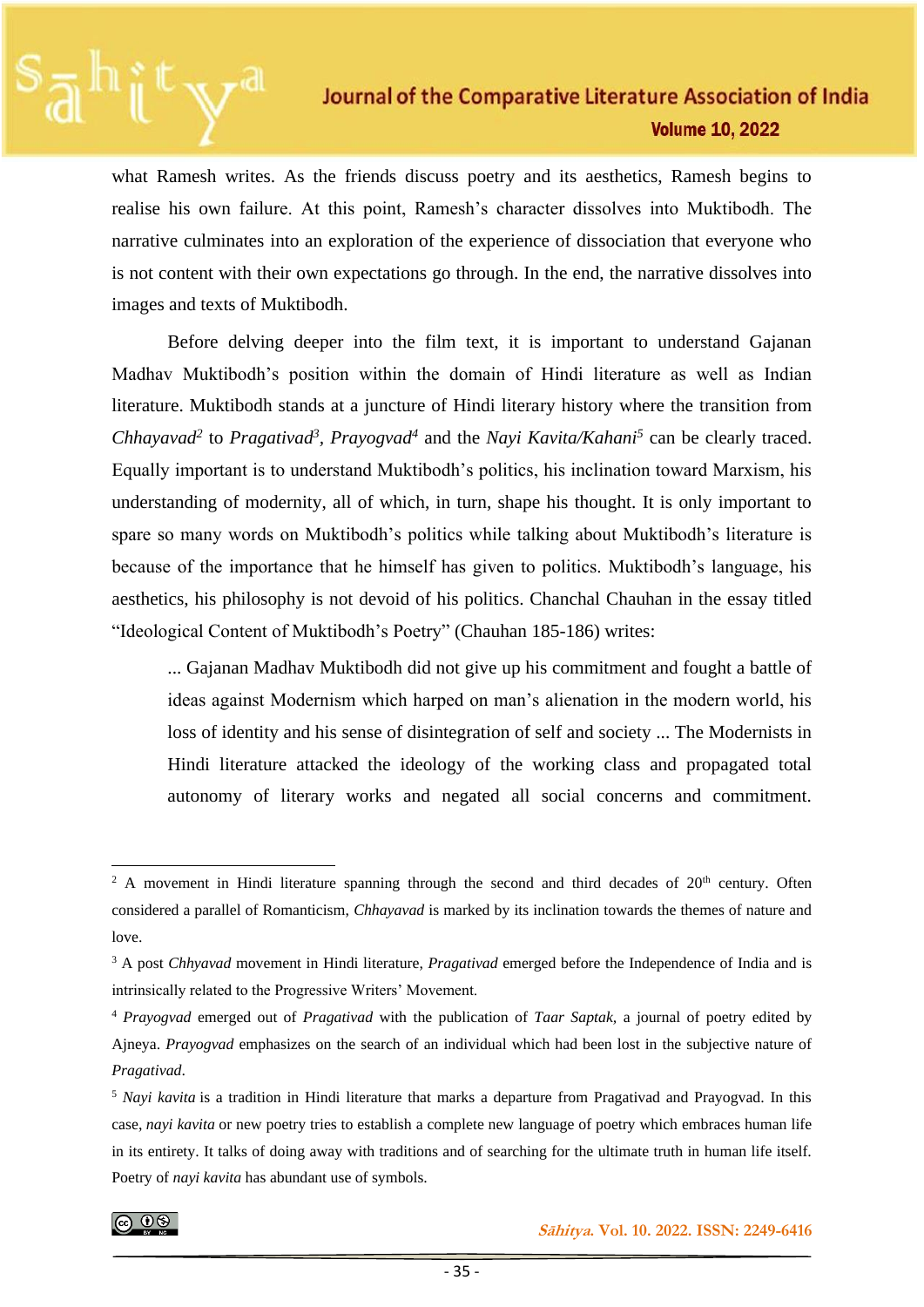

Muktibodh in his polemic against those writers had to expose the hollowness of the formalistic poetics based on false consciousness and a reactionary worldview.

Muktibodh is known for his innovations in the form of poetry; his use of 'fantasy', personal symbols and imagery in long poems is well known, and this will be spoken about with reference to *Satah Se Uthata Aadmi* in a later part of this essay. Muktibodh has been explicit in terms of his political preferences and his inclination towards Marxism. Through the use of symbols and imagery, he focuses on the class reality of Indian society and speaks of the liberation of the proletarians from all forms of exploitation.

In *Encyclopedia of Indian Cinema* (Rajadhyaksha and Willemen 1999: 448), Ashish Rajadhakshya and Paul Willeman write an intriguing and important review of Mani Kaul's *Satah Se Uthata Aadmi*. In this seminal work, they write:

Kaul's film addresses the writings of Gajanan Madhav Muktibodh (1917-79), one of the main representatives of the Nai Kavita (New Poetry) movement in Hindi (Tar Saptak, 1943; Chanda Ka Mooh Tedha Hain, 1954). Muktibodh also wrote several short stories, one of which (1971) provides the film with its title, and critical essays. The film integrates episodes from Muktibodh's writings with material from other source, including a reinvented neo-realism derived from Muktibodh's literary settings. … Kaul has begun his studies of *Dhrupad* music, the classical North Indian music known

mainly for its extreme austerity, and derived a number of cinematic styles from this musical idiom which have continuously influenced his films since: e.g. the continuously mobile camera, the use of changing light patterns and the importance of improvisation.

Except some reviews, blogs and interviews in *Madhyam,* a Hindi magazine published from Bhopal, the above mentioned paragraph, however inferential, is the only prominent source of writing about Mani Kaul's *Satah Se Uthata Aadmi*. In terms of viewing, this film is one of the rarest. Because, except some film society screenings in India, some screenings in

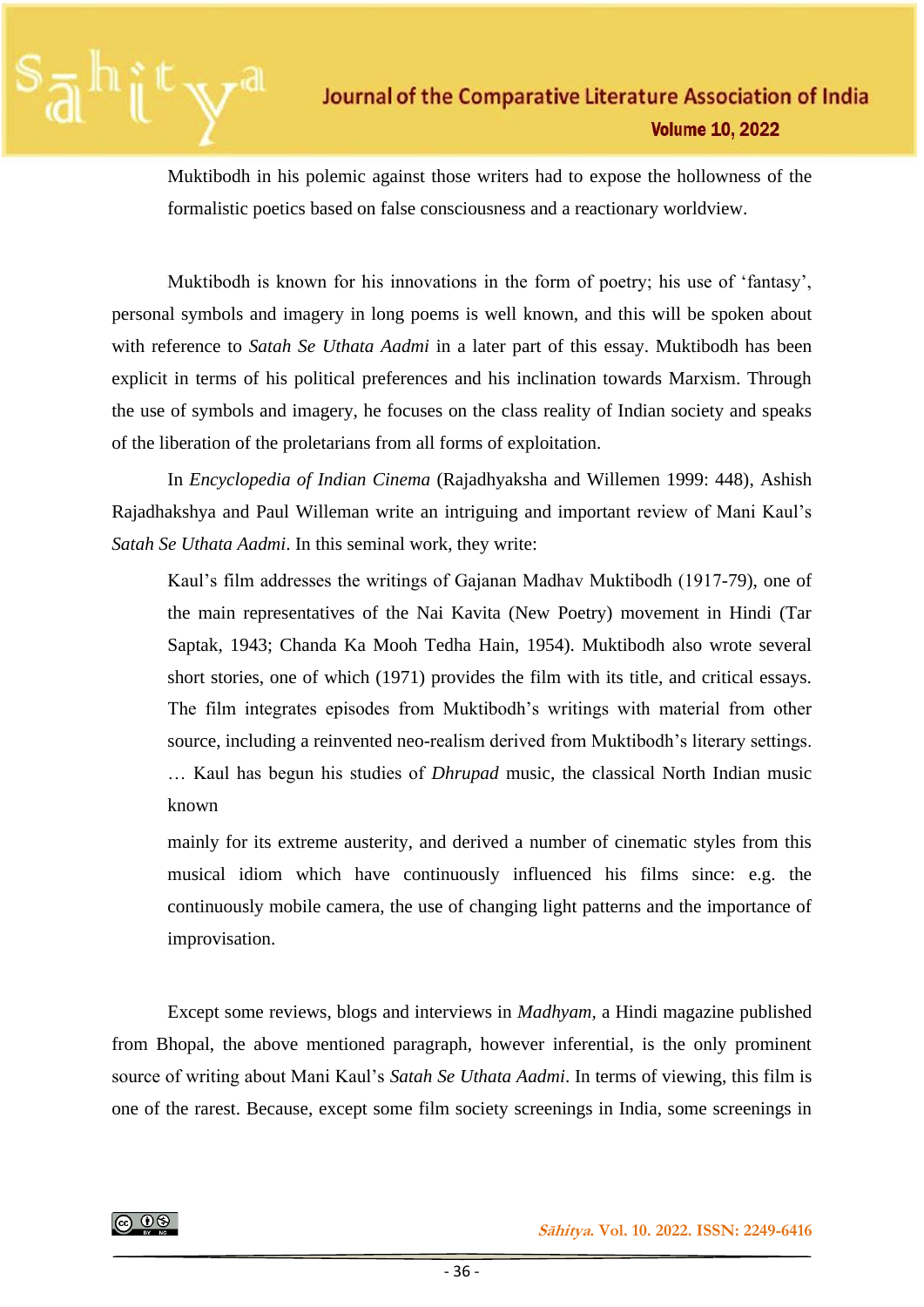the festival circuit of the United States of America and a single screening at Cannes<sup>6</sup>, a single copy of the film was stored in the dark corner of the National Film Archive of India, along with some other Indian masterpieces of the same period, which have recently been restored.

*Satah Se Uthata Aadmi* interacts with the texts of Muktibodh in the sense that they provide a frame of narration for the film. The protagonist, Ramesh, plays the character of Muktibodh and also narrates Muktibodh's texts. The film uses motifs, references and of course, philosophical understanding of Muktibodh.In *Satah Se Uthata Aadmi*, Kaul builds the narrative with three characters – Ramesh (performed by Bharat Gopy), Madhav (performed by Vibhuti Jha) and Keshav (performed by Raina). Muktibodh's writings are spoken and enacted by Ramesh as the first person voice of the text while Madhav and Keshav are posited as his antagonists regarding their debates on modernity. Then increasingly, the fictional settings are minimized by Kaul. And the influence of *Dhrupad*<sup>7</sup> music can be observed through the continuous movement of camera, the use of changing light patterns and most importantly, improvisation. Moreover, the sensorial expression present in the inherent nomadic structure of Indian cityscapes can be experienced in Kaul's film. This sensory experience is about the affect created from an under-developed materiality that surrounds nomadic nature and the peculiarly structured hierarchy of age, caste and most importantly class that dominates them (Trivedi 2018). The film also continuously complicates the relationship between the Left and Right ideologies, which is constantly at work within the complex class structure of Indian small towns.

Opposing Eisenstein's idea of montage in creating a film (Eisenstein 1949: 72-83), in his film, Kaul emphasises on French filmmaker Robert Bresson's style of filmmaking where a film is broken into separate domains of information, sound and image (Barrett 2016). He tries to ensure that every shot of the film is discontinuous from the last. The effect that is created by this fragmented discontinuity in time which is continuous in nature is inherently governed by the logic of the writings of Gajanan Madhav Muktibodh. Most of Kaul's films are received from a literary source, in some way or other. Kaul alienates his texts from the source, its background and subjectivities. He uses the source text to produce a sketch of the

$$
\textcircled{\tiny{\textcircled{\#}}}
$$

<sup>6</sup> Refers to the Cannes Film Festival. The film was screened in the *Un certain regard* section in 1981.

<sup>7</sup> Literally meaning classical, *Dhrupad* refers to a genre in Indian classical music. It is derived from the Sanskrit words *dhruva* meaning constant and *pada* meaning verse.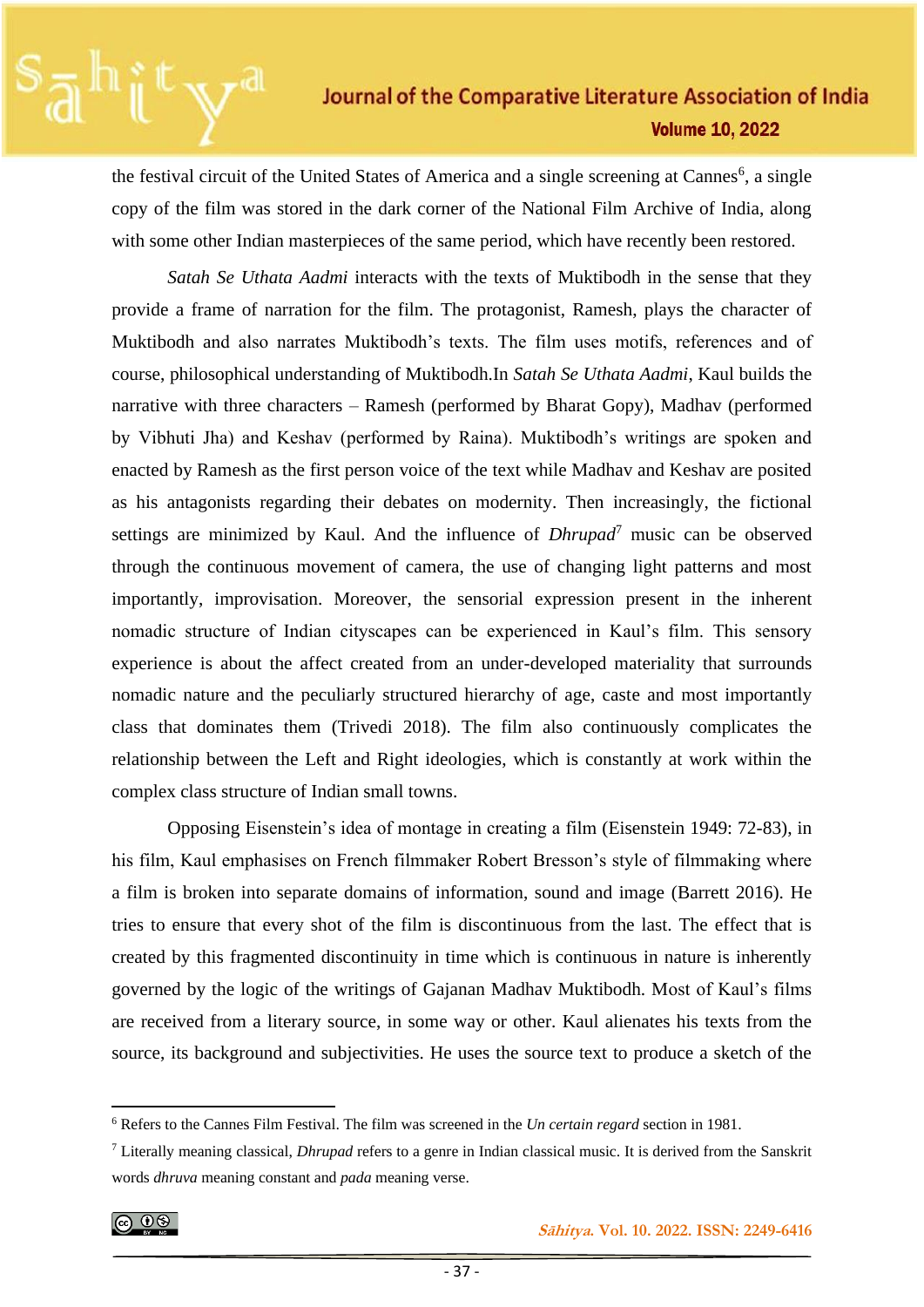body of images and characters. Direct lines from the source texts are often used in monologues delivered by the characters of the films. For example, he quotes from Mohan Rakesh's short story '*Uski roti*' in his film *Uski Roti* (Kaul 1969), but in different times and spaces. The same can also be seen in his film *Ashad Ka Ek Din* (Kaul 1971) which is a reception of Mohan Rakesh's play with the same title. The voice/body of the actors are used by Kaul, governed by the logic of the text, to document a space through which a unique perception of the space can be created, which can be termed what Gilles Deleuze calls 'perception-image'<sup>8</sup> (Deleuze 2013). This phenomenon is referred to by Bresson in one of his interviews, where he talks of placing the camera in a particular place which should be found by the metteur-en-scene<sup>9</sup> (Bresson 2016). The subjectivity should be absent from the text and expressionism should be absent from the actor's voice as also explained by Bresson: "the pace of the words is much more important than their respective meaning". Kaul in *Satah Se Uthata Aadmi* receives Muktibodh's essays, poems, short stories and even memoirs as a uniform text which is mediated by the representation of Om Puri's voiceover. This transforms Muktibodh's writings into language-utterances creating a cinema which is purely improvised.

*Satah Se Uthata Aadmi* was criticised during its premiere by a number of leftists who adored Muktibodh's writings for the representations that he used in his language, that is, a language built with motifs of extreme rhetoric. Muktibodh's structure of writing generally deals with a kind of narrative progression that tactically builds an intrinsic anger with which the readers easily indentify themselves. His sentences structured typically in a cause-effect relationship where he emphasizes on the later. This intrinsic causality of Muktibodh's writing has been defied by Kaul throughout *Satah Se Uthata Aadmi* and the logic of representation

<sup>8</sup> Perception-image is the way in which characters are perceived and the way in which characters perceive. It creates characters and world within a film. Deleuze categorizes perception into three types, namely, solid perception (human perception), liquid perception (where images flow together) and gaseous perception (pure vision of non-human eye achieved through foregrounding montage).

<sup>9</sup> *Metteur-en-scène* is a phrase that refers to the *[mise-en-scène](https://en.wikipedia.org/wiki/Mise_en_sc%C3%A8ne)* of a particular [film director.](https://en.wikipedia.org/wiki/Film_director) It suggests that the director has technical competence when it comes to film directing, but does not add personal style to the aesthetic of the film. The term was coined by [André Bazin,](https://en.wikipedia.org/wiki/Andr%C3%A9_Bazin) and the expanded meaning of the term was introduced by the French New Wave filmmaker and film critic [François Truffaut](https://en.wikipedia.org/wiki/Fran%C3%A7ois_Truffaut) in his 1954 essay "A Certain Tendency of the French Cinema". See *The Film Experience* (Corrigan and White 2018).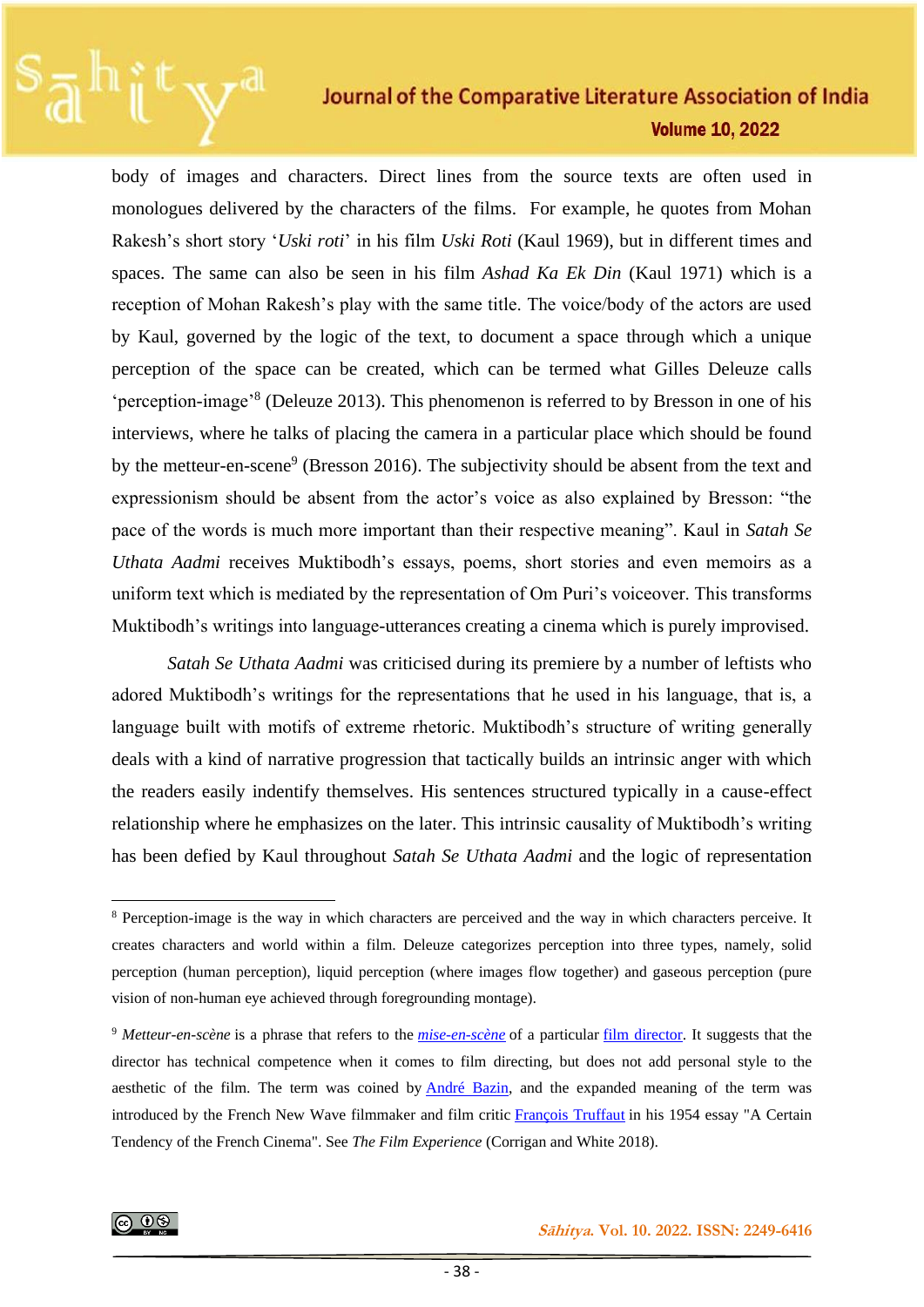has also been questioned by Kaul's form of cinema. Mani Kaul confronts the process where an object is transformed into subject through representation. Instead, he tries to explore the domain of the 'unknown' while moving away from the 'known'. This contradiction between Muktibodh's and Kaul's work created a divide among the audience. While a section was overwhelmed by the extraordinary cinematographic treatment (not in the literal sense; used here in terms of Bresson's cinematography), others were continuously searching for a 'genuine' adaptation of Muktibodh's work. The style of using the source text, removing it from its specific circumstances of subjectivity, in Kaul's film form in a certain way aspires to be transcendental. But a lot of similarities can also be observed between Kaul's and Muktibodh's work. The function of art in society and the formation of space through art are questioned by Muktibodh; whereas Mani Kaul continuously searches for a cinema that 'plays like a dream'. An interest in fantasy as well as *abhivyakti,* that is, perception can be observed in the works of both. While Muktibodh tries to find a unique perception of the space created in his works through the appropriation of the characters, a creation of Deleuzian perceptionimage is attempted by Mani Kaul. Kaul tries to construct an image where the space that is perceived by the viewer meets the psychotic mental space of the character without trying to recognize its meaning (Trivedi 2018), which results in the formation of a sign as opposed to a signal, as discussed by Deleuze in his *Difference and Repetition* (Deleuze 2014)*.* Here, 'signal' refers to a system which is diverse with dissymmetrical elements and 'sign' refers to the resultant within such a system. In *Uski Roti,* there is an attempt to record just the space present between sensory and motor perception, which can also be observed in Bresson's style of reception of Dostoevsky or Bernanos.

Paul Willeman and Ashish Rajadhakshya in the entry of *Satah Se Uthata Aadmi* in their *Encyclopaedia of Indian Cinema* indentify music as one of the most important and significant element of the film (Rajadhyaksha and Willemen 1999:448). The reception of Muktibodh's literature into Mani Kaul's cinematic form involves the use of the form of Indian classical music. Incidentally, Ustad Zia Mohiuddin Dagar<sup>10</sup> was Kaul's guru of *dhrupad*. Mohiuddin's younger brother, Ustad Zia Fariduddin Dagar's rendition of *raga*

<sup>10</sup> Zia Mohiuddin Dagar (14929-1990) was a renowned Hindustani classical musician. He belongs to the eminent Dagar family of musicians who were patronised by the Maharana of Udaipur since generations. Mohiuddin revived the *rudraveena*, which used to be an accompanying instrument of vocalists and made it an primary instrument.

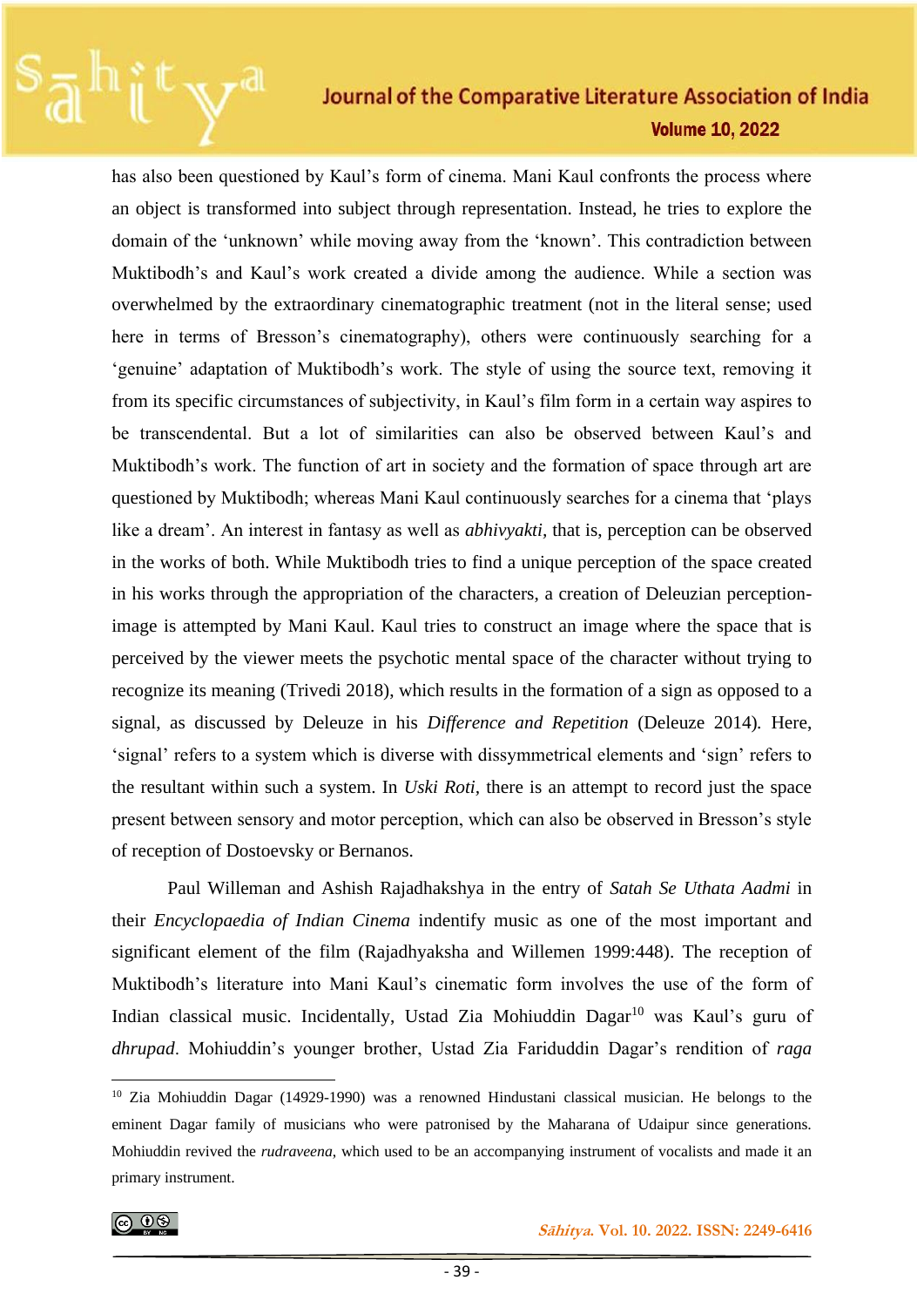*Bilaskhani Todi*<sup>11</sup> was used in *Satah Se Uthata Aadmi*. This film was the first of Kaul's work that had been structured following the form of *alaap* and *jod* of *dhrupad*. The scale is presented and laid as *alaap* and the improvisations are performed in *jod* where it is allowed to move in numerous ways while maintaining the scale, which makes the use of camera and soundtrack in a very formal approach. Kaul's works of this period generally starts with immobile camera positions which establish the camera distances, just like certain music scales in case of *ragas*. The camera, in Kaul's films, starts to move after a certain time between the designated scales. The camera is moved away from one static space and panned to a different set of static spaces. The primary set of static space indicates the point analogous to the *jod* section of the film, while, on the other hand, the later static spaces designate the rest points between the *jod*. These points are distinctly underlined by Mani Kaul using the song of the Ustad. This certain style of camera movement in the film to signify the starting points of the improvisatory phase becomes recurrent in filmmakers who later followed Kaul's style of filmmaking and termed it as 'Cinema of Prayoga'<sup>12</sup> (Butler and Mirza 2006).

*Dhrupad* is a form of music in which expressions from *Shaivite* literature<sup>13</sup>, such as '*Hari om Narayana tan tarana tum*' are used as the body of a raga through the three octaves. While this phrase, which has a literal meaning that celebrates the omnipotence of Shiva, can be used as the primary text of the *raga*, each word from this phrase can also be taken, deconstructed and explored in a number of ways. Similarly, Kaul uses a certain primary text, be it a short story, a novel or essays, poems and a short story like in the case of *Satah Se Uthata Aaadmi,* to create a cinematographic form with the help of soundtrack, editing and most importantly, camera. This phenomenon can be compared to the use of the *bandish<sup>14</sup> Shankar Girijapati* in *dhrupad*, where an abstract scale of *raga Malkauns* having the structure of *Sa Ga Ma Dha Ni Sa* and *Sa Ni Dha Ma Ga Sa* is explored. The *raga* is divided in a three-

<sup>11</sup> *Bilaskhani Todi,* a Hindustani classical *raga* of *Todi* family, is a blend of *Asavari* and *Todi ragas*.

<sup>12</sup> *Prayoga* refers to experiment in Sanskrit. It also can mean application or representation. The term 'Cinema of Prayoga' was coined by film historian and curator Amrit Gangar that refers to a practice of filmmaking in India which dodges the art-commerce binary and emphasizes on the 'practice' or '*prayoga*' of cinema.

<sup>13</sup> *Shaivism* is a tradition within the *Puranic* system of belief that considers Shiva to be the absolute power. A vast body of literature within this philosophical school has existed that were written in praise of Shiva.

<sup>&</sup>lt;sup>14</sup> *Bandish* can be translated as something that binds together. It is a fixed melodic composition in Indian classical music. *Bandish* provides the scope for the literary text for a standard structured singing.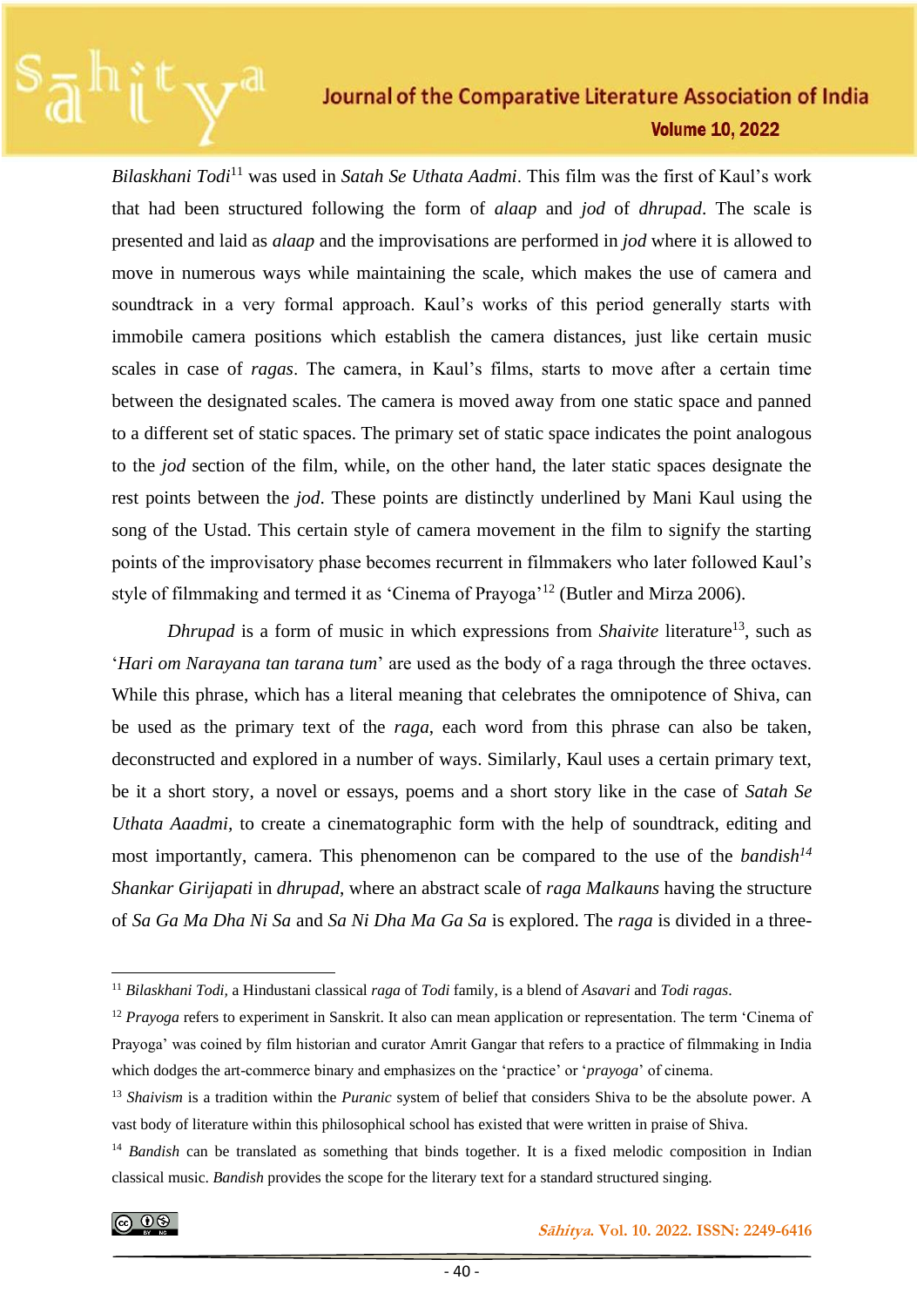part structure consisting of the *alaap*, the *jod* and the *jhala*. In *alaap*, the distinct scales of the *raga* are presented and the scales are improvised to lay bare the core of the *raga.* In *jod*, the rhythm of the *raga* is established and the combinations are exhausted through improvisations and then it reaches the crescendo, which is called the *jhala*. The primary text is used by Kaul as the abstract scale and the characters (bodies) along with the dialogues and objects are the primary constituents. In *Satah Se Uthata Aadmi*, a specific cinematographic form is developed where the structure of *alaap, jod* and *jhala* is maintained.

In the beginning of the film, *raga Bilaskhani Todi* is used while the titles appear in front of a saffron background and the *alaap* of the early morning *raga* is sung by Ustad Zia Fariduddin Dagar. The *raga* is a part of *Todi* family which are performed at dawn and it is named after the maestro Bilas Khan, Miyan Tansen's<sup>15</sup> son. There is a myth that the notes of *Bilaskhani Todi* came out from Bilas Khan's stomach when his father died. It is said that the notes made dead Tansen cry, and these notes later came to be known as *Bilaskhani Todi.* The viewer is introduced to a psychotic space in the introductory sequences by Kaul and the paranoid actor's movements are laid over the consciously structured space simultaneously creates an effect but moves away from the cause. This psychotic effect can be read by historians as of the partition of India and Pakistan in 1947 but there is also a possibility of reading the psychotic state differently. The deficiency of space which is being produced by the psychotic state is fulfilled by the characters where bodies are perceived as objects whose purpose is to acquire and occupy space. Right after the titles, follows a frame showing a landscape of green fields and water bodies, followed by a sequence that focuses on the walls of a house, and then jumps to Ramesh. The camera first focuses on Ramesh's face, and then shows Ramesh moving and finally him walking down a flight of stairs. In Kaul's signatory style, the *alaap* and the sound of footsteps are overlapped together with actor Gopi's eyes moving away from the frame. The facial muscles of the actor are totally expressionless but the eyes are the only source of expression. A particular space which suggests an Indian sensorial expression is achieved here in a typical Kaul style as the actor moves down the stairs. The construction of this particular space is attained with the help of a specific location

$$
\textcircled{\tiny{\textcircled{\#}}}
$$

<sup>&</sup>lt;sup>15</sup> Tansen (1493/1500 - 1586), a prominent figure of Indian classical music, was the court singer of the Mughal emperor Akbar.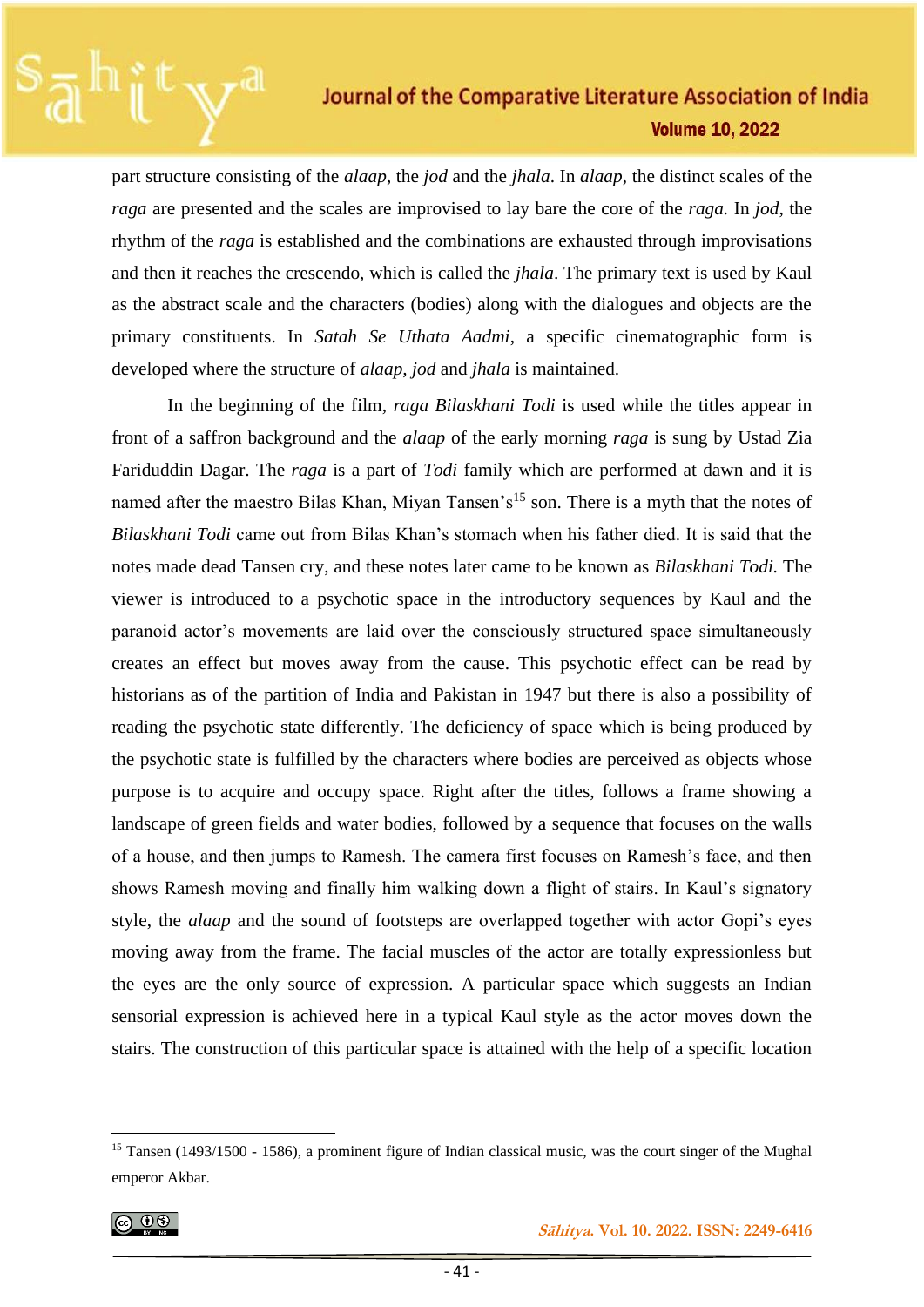and particular objects which signify nothing but represents the 'deterritorialized'<sup>16</sup> spaces (Deleuze and Guattari 2014) where there is absence of matter. This sequence, followed by the tracking to the stairway, creates the signatory cinematic style of Kaul. Om Puri's heavy voice and Muktibodh's text is juxtaposed in the sequence when Gopi starts walking down. After the introductory sequence, the foundational shot is used by Kaul which, in a number of ways, characterizes the whole film. Houses made of stone representing materiality and the nature being used side by side can be compared to cinema, a medium where industrial celluloid is used to record the nature. The camera is zoomed out to a purely material space by Kaul to introduce a dream-like quality in the film with the help of Warli wall paintings<sup>17</sup> on battered walls. A soundtrack introducing unknown footsteps outside the frame while Gopi lies down on the floor creates a union of fear, psychosis and consciousness in him. Here the form of an uncertain style of filmmaking is clubbed with the uncertain movements of the character actor. Here recitation of lines from the poems and autobiographical writings of Muktibodh by Om Puri creates a dialectical relationship within sound and language, which is a unique style taken by Kaul to receive Muktibodh. Faiz Ahmed Faiz<sup>18</sup> once explained the poet as a person who thinks in terms of sounds and gradually comes up with words. Kaul, in one of his arrangements, uses Muktibodh's poem to define the ambience he tries to create with the combined effect of his images and sound.

In a relatively new form of Hindustani music that originated from Akbar's court, called *Khayal*, the text is generally composed in admiration of the supreme power or to describe someone's longing for the beloved. In this case too, the text can be improvised within the scale of a particular *raga*. This can be explained through the case of *raga Madhmad Sarang*, where the logic of emphasizing and using the text is structured within the scope of the *raga*. In such cases, "one word is either stretched for a longer period of time or a number of words are compressed into a short period of time, accompanied by a steady pulse

<sup>&</sup>lt;sup>16</sup> Deterritorialization is the separation of social, cultural and political practices from location and refers to weakening of connection between subjects/objects and space/time. Deleuze and Guattari uses the term to oppose colonial processes with nomadic processes.

<sup>&</sup>lt;sup>17</sup> A style of art that originated and is practiced in north Sahyadri range in Maharastra, India. It uses simple graphic geometrical patterns.

<sup>&</sup>lt;sup>18</sup> Faiz Ahmed Faiz (1911-1984) was an eminent Urdu author and poet associated with the Progressive Writers' Movement.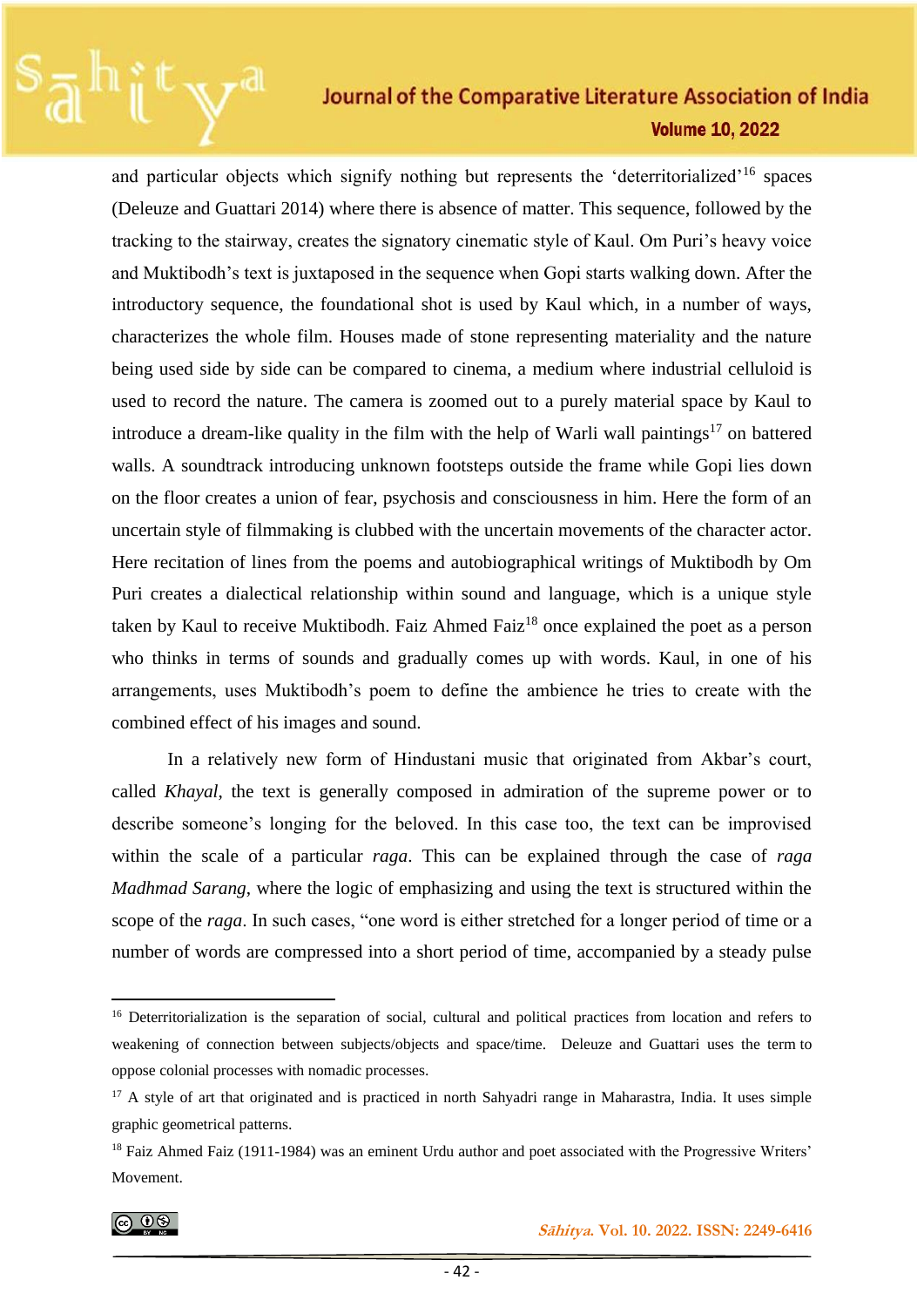or rhythm." (Trivedi 2018). The speed of the phrases is sometimes slower and sometimes faster than the rhythm, which was used as a technique by Kaul in *Uski Roti*. According to Kaul (Kaul 2008):

I was first interested in the spatial aspect of cinema until I engaged with the temporal aspect of cinema i.e. two minutes can be stretched to five minutes, five minutes can be compressed to two... and I had my actors either move or speak slower or faster than the intended rhythm of the film.

The improvisation supersedes the meaning of the text in *Madhmad Sarang*, where in case of the *Khayal* '*Jab se man lagiyo Shyam'*, Krishna's psycho sensorial effect on his devotees becomes more important than the description of a space which is occupied by Krishna and his *gopikas<sup>19</sup>*. The inherent logic of the primary text changes; this process of change in the inherent logic of the text has been used by Kaul while receiving Muktibodh.

In the opening sequences of *Satah Se Uthata Aadmi*, Gopi engages with the creative process of Muktibodh and Muktibodh's being. These sequences become significant as they are typically designed in a certain way to be able to generate a stratified pure image obtained through cleansing. Muktibodh's contemplation about his art that he creates as a poet is recited in the background by Om Puri. The next shot is a cut to a terrace from which a lake can be seen. Kaul elaborates in the film that the lake is situated in the heart of the city. This unique use of nature becomes prominent within these two shots exploring purely material spaces. Again, the continuous recitation of Muktibodh is heard accompanied by images of uninterrupted nature. Through this, Kaul tries to create a pattern which is mediated, organic and anticipatory in nature, which again, can be compared to the *alaap.* In *alaap*, the audience knows the coming note due to the structure of the *raga* and also anticipates the note before the recognition at the same time.

Kaul introduces Keshav (Ramesh's friend) through sequences where nature is used along with the arguments and short story of Muktibodh debating Gandhian thought<sup>20</sup>. Kaul

<sup>&</sup>lt;sup>20</sup> Philosophical and political thought of Mohandas Karamchand Gandhi.



 **Sāhitya. Vol. 10. 2022. ISSN: 2249-6416**

<sup>&</sup>lt;sup>19</sup> The Sanskrit word *Gopika* is used to refer to the girls who are associated with cowherding. Within [Vaishnavism,](https://en.wikipedia.org/wiki/Vaishnavism) *Gopikas* of *Vrindavan* are known for their unconditional devotion (*[Bhakti](https://en.wikipedia.org/wiki/Bhakti)*) to [Krishna](https://en.wikipedia.org/wiki/Krishna) as described in the *[Bhagavata Purana](https://en.wikipedia.org/wiki/Bhagavata_Purana)* and other *[puranic](https://en.wikipedia.org/wiki/Puranas)* literature.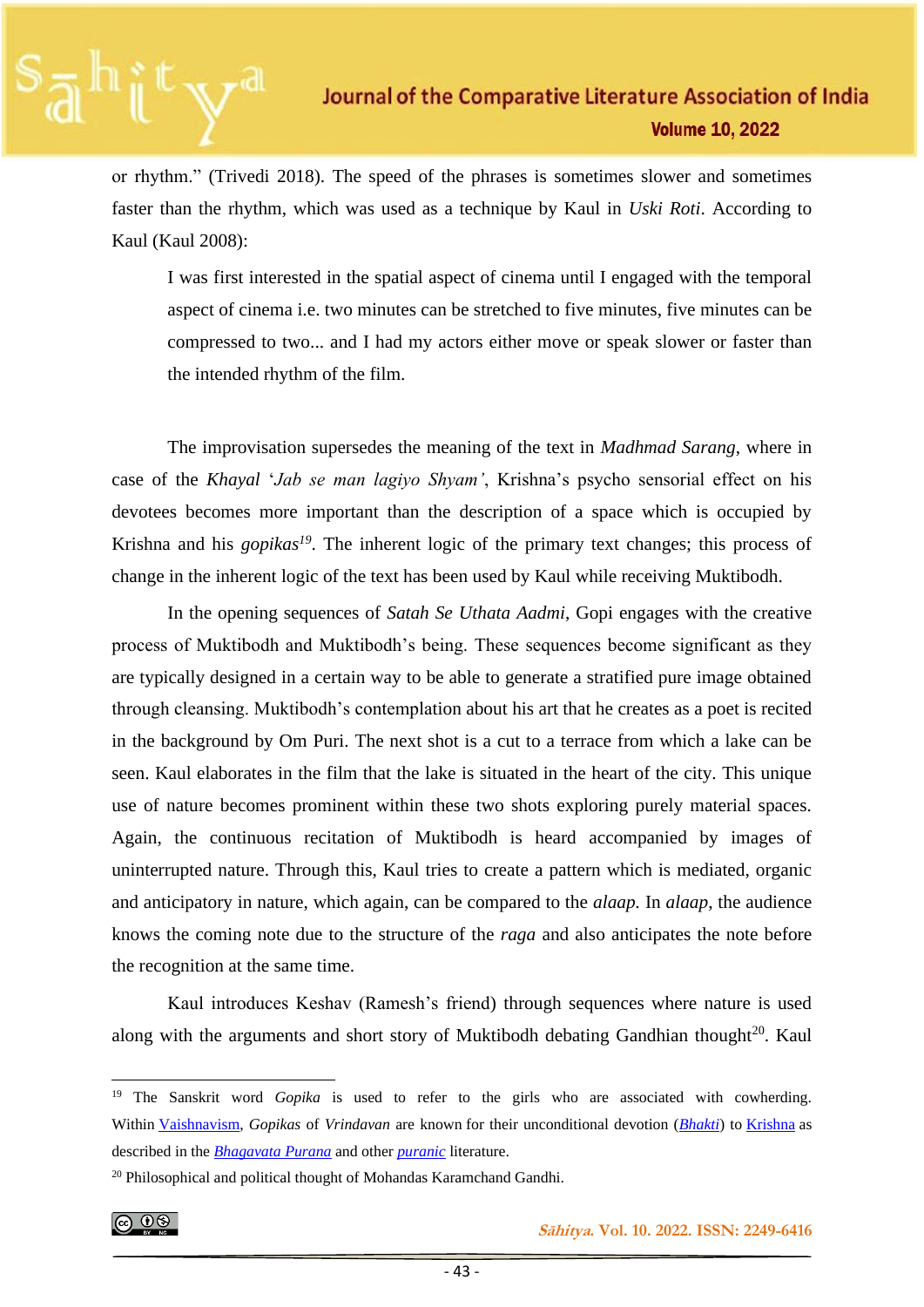evokes the style of Ritwik Ghatak<sup>21</sup> where the use of human being and nature is structured in the logic of feminine nature being occupied by the masculine. Kaul frames eucalyptus trees or the lake along with Keshav's movements in the forest in a way which is similar to the movement of a slow machine. The camera is quickly zoomed out by Kaul from the landscape when the suicide of Tiwari's wife is mentioned by Keshav, contradicting the *alaap* structure. The camera is then panned to a truck approaching a suggestive landscape accompanied by a shrill cry of a woman, in turn suggesting, rape and the distance of the camera is maintained deliberately to retain the suggestiveness. The suggestive use of machines as a motif by Mani Kaul can be compared to the motif of trucks and fire engines in Muktibodh's writings.

In *Satah Se Uthata Aadmi*, we can see Kaul receiving from different sources to prepare a philosophical framework. Ramesh plays the central character of the narrator who narrates Muktibodh's writings as well as the character of Muktibodh himself. On one hand, the character himself becomes a part of the text and on the other hand, also enables the progression of events within the text. Here Kaul creates a dual function of the character through participation and distancing. He tries to differentiate the characters at three levels, levels of history, society and myth, where myth is combined with a sense of irrational which is depicted through dream. Presence is suggested by myth and absence is suggested by dream or someone's death. In the film, Kaul also uses shots an independent unit where the logic of the presence is different in every case. Sometimes this 'difference' deals with the appropriation of events and sometimes with rhythm. Primarily events, characters are represented as a critique on Muktibodh; to be specific, on the creative process of Muktibodh. Gradually Kaul uses images in a way that creates a narrative which would obstruct the appropriation. It reaches its final stage in the sequences of the factory which is climactic in mature but not the climax, thus enabling the decentring of the film. Kaul claims this decentring to be between the sacral and the profane.

Through the reception of Muktibodh, Mani Kaul in his film rigorously constructs a particular form which is materialised from thoughts of random imagination. He investigates the question of a film being a carrier of violence by questioning why, when and where the violence gets transformed from abstract to its concrete form in the process of making cinema.

$$
\textcircled{\tiny{\textcircled{\tiny{1}}}}
$$

 **Sāhitya. Vol. 10. 2022. ISSN: 2249-6416**

**Volume 10, 2022** 

<sup>21</sup> Ritwik Kumar Ghatak (1925-1976) was a prominent Bengali filmmaker and litterateur. He influenced Mani Kaul and other Indian filmamakers.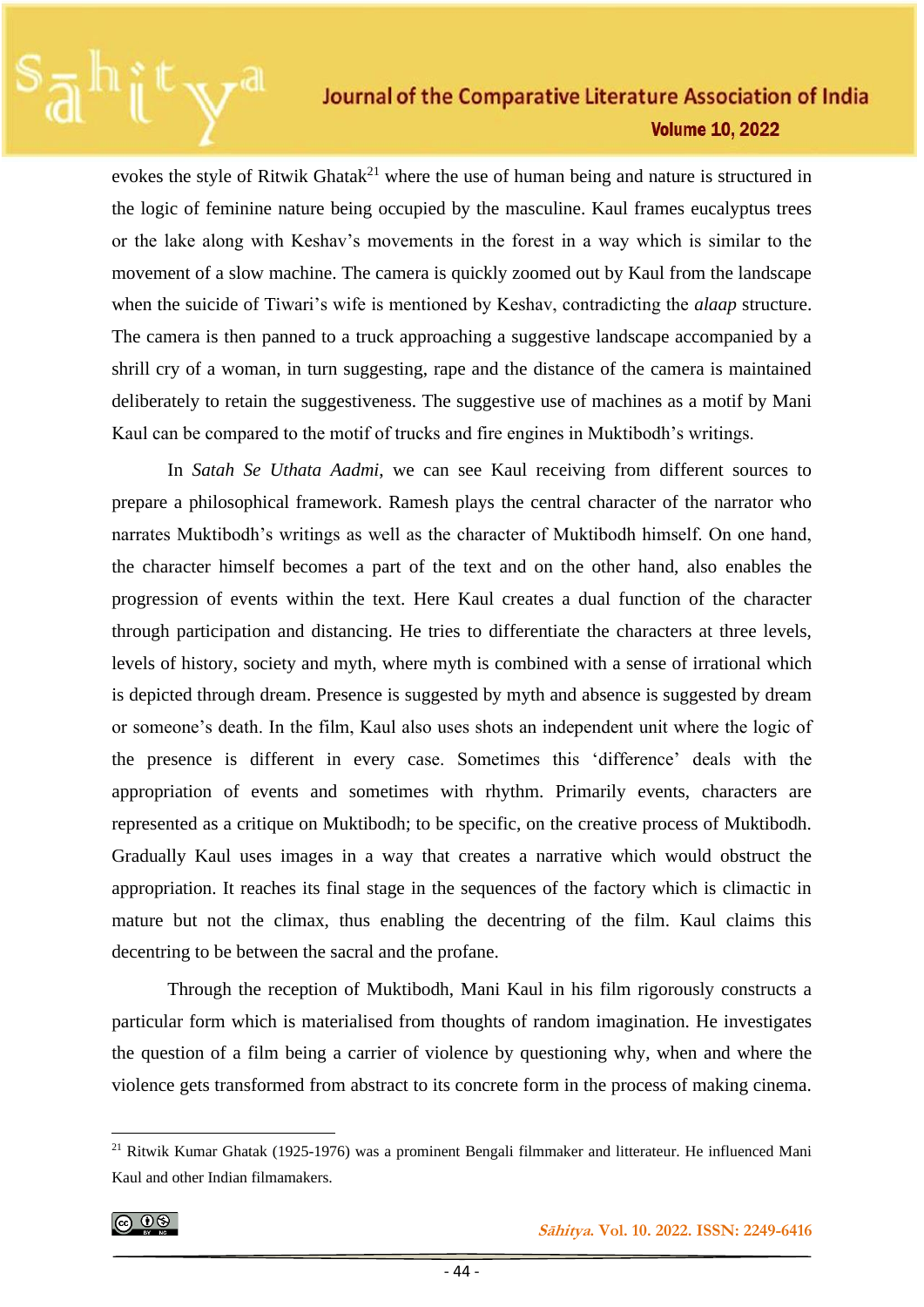Assemblage deals with "violence as the making of a film, its processing through light and showing to audiences is a violent act" (Trivedi 2018). Kaul's films, and specifically *Satah Se Uthata Aadmi* has been marked as right-wing due to its political indifference. According to the critics, using Muktibodh's text out of its context, use of sanskritized Hindi as well as the use of Hindustani classical music create confusion between the domains of public and private, and thus may fall within the domain of the political right. This has been opposed by Kaul as his characters are bodies who fail to enable a dialogue with their surroundings and solely perform the act of occupying space. In fact, numerous dialogues from his films can be interpreted in different ways as they produce different meanings in Urdu and Hindi. The process of occupying space has an inherent ignorance towards the troubled reality, resulting in a construction of a sanitized idea of India in terms of objects, subjects and even language. It can also be read as a text where hunger oppresses the characters though their experience of alienation has been explored. There is an inherent absence of freedom in each character of the film and as the narrative dissolves, Muktibodh's writings rise to the surface.

But Kaul's works, specifically, *Satah Se Uthata Aadmi,* can be read in relation to Muktibodh to understand the formation of the Indian parallel cinema and the influence of Indian literary movements on the cinematic ones. According to V. K. Cherian, Mani Kaul's films were "technically innovative, and were influenced by the film-making style of the French avant-garde film-maker Robert Bresson... continuing his fascination with revolutionary themes, Kaul went to make films based on works of radical writers" (Cherian 2020).

#### Works Cited

*Ashad Ka EK Din*. Dir. Mani Kaul. 1971.

- Barrett, Alex. "Where to begin with Robert Bresson." 2016 September 23. *https://www.bfi.org.uk/.* 3 August 2020.
- Bresson, Robert and Jonathan Griffin. *Notes on the Cinematograph*. New York: New York Review of Books, 2016.

@ ⊕⊗

 **Sāhitya. Vol. 10. 2022. ISSN: 2249-6416**